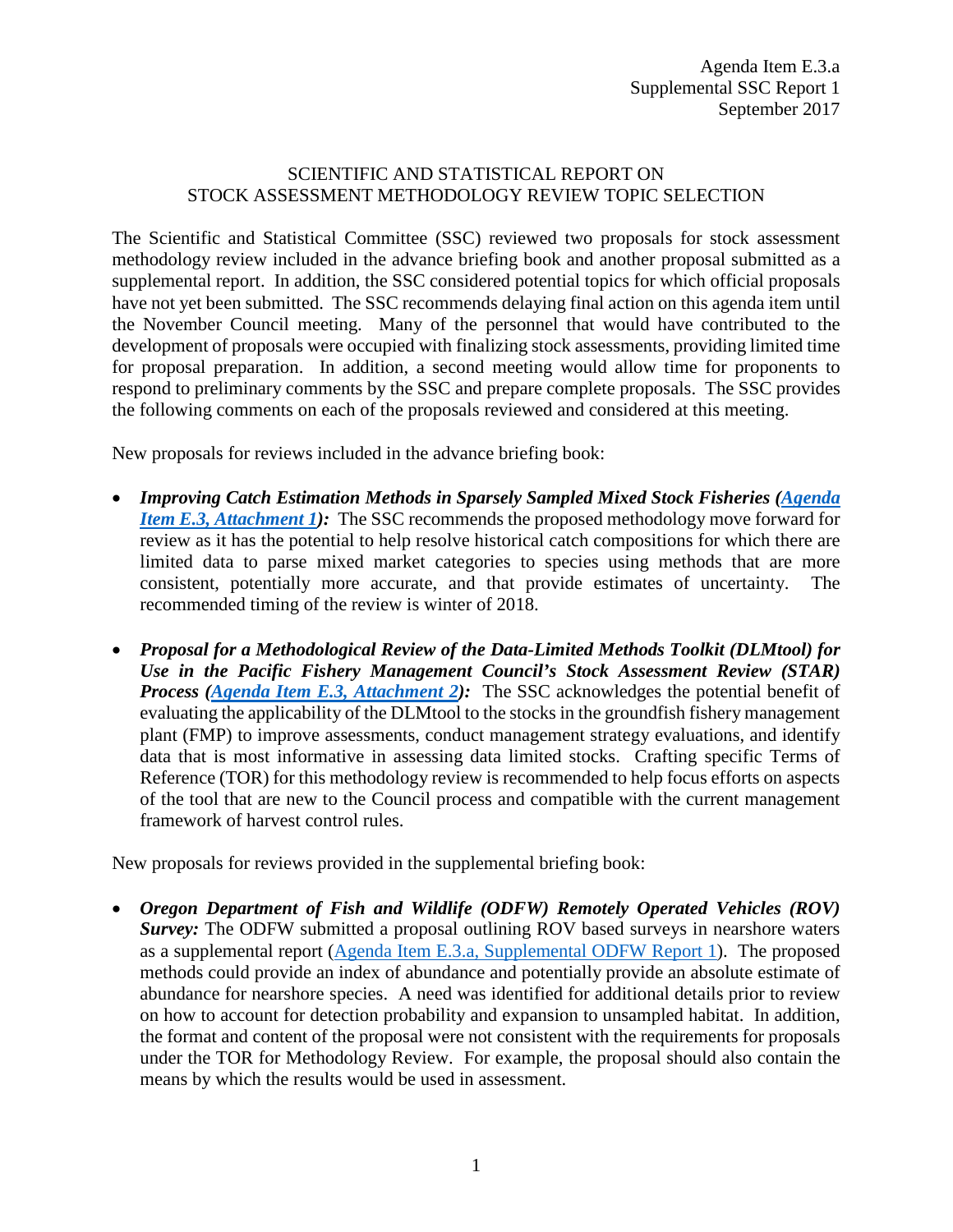Postponing final action on this agenda item until November would provide the time necessary to address the outstanding questions.

Analyses initially reviewed by the groundfish subcommittee on August 29<sup>th</sup>:

- *Adjustments to Sigma based on Age of Assessment [\(Agenda Item E.9, Attachment 4\)](http://www.pcouncil.org/wp-content/uploads/2017/08/E9_Att4_Wetzel_ProjectionUncertainty_Aug2017_SEPT2017BB.pdf):* At the August 29<sup>th</sup> SSC Groundfish Subcommittee meeting, methods accounting for the time since the last assessment based on projections from the base and low states of nature from decision tables were presented. The SSC agrees that this adjustment has value in better accounting for scientific uncertainty assessments and analyses should continue.
- *Updating of Sigma Values for Scientific Uncertainty in Stock Assessments [\(Agenda Item](http://www.pcouncil.org/wp-content/uploads/2017/08/E9_Att5_Privitera-Johnson_EstOFL_SEPT2017BB.pdf)  E.9, Attachment 5*): As part of the ongoing review efforts, updated estimates of sigma and potential additional methods for estimation were presented to the SSC Groundfish Subcommittee on August 29<sup>th</sup>. While updating estimates using the original method requires less scrutiny, new methods would require further review.

Other potential review topics were discussed by the SSC for which no proposals have been submitted. If complete proposals are developed for these topics they could be submitted for consideration at the November Council meeting:

- *Washington Department of Fish and Wildlife (WDFW) Nearshore Setline Survey:* The WDFW has been conducting gear testing in the past three years to develop an abundance survey for nearshore species. The proposed survey would provide an index of abundance, as well as length and age data for use in stock assessments. This study would help fill data gaps identified in recent assessments for fishery-independent data for nearshore species that inhabit rocky reef habitat.
- *California Department of Fish and Wildlife (CDFW) ROV Survey:* The CDFW and Marine Applied Research Exploration (MARE) have collected data from ROV surveys conducted as part of monitoring of fish size and abundance in marine protected areas and associated reference sites open to fishing.
- *Updating and Improvement of Depth-Dependent Mortality Rates reflecting Surface Release of Rockfish and Mortality Rates for other Groundfish Species:* In 2008 the Groundfish Management Team developed depth-dependent mortality rates currently applied in estimating discard mortality in catch estimates and stock assessments for the recreational and nearshore commercial fisheries. The greatly increased sample size and more representative estimates of long-term mortality now available would provide more accurate estimates of discard mortality. In addition, improved mortality rates for big skate and long-nosed skate are needed to improve historical catch estimates used in assessments.

The ODFW and CDFW ROV surveys as well as the WDFW setline survey could potentially be combined into a single methodology review focused on enhancement of fishery independent data for stock assessments of nearshore species.